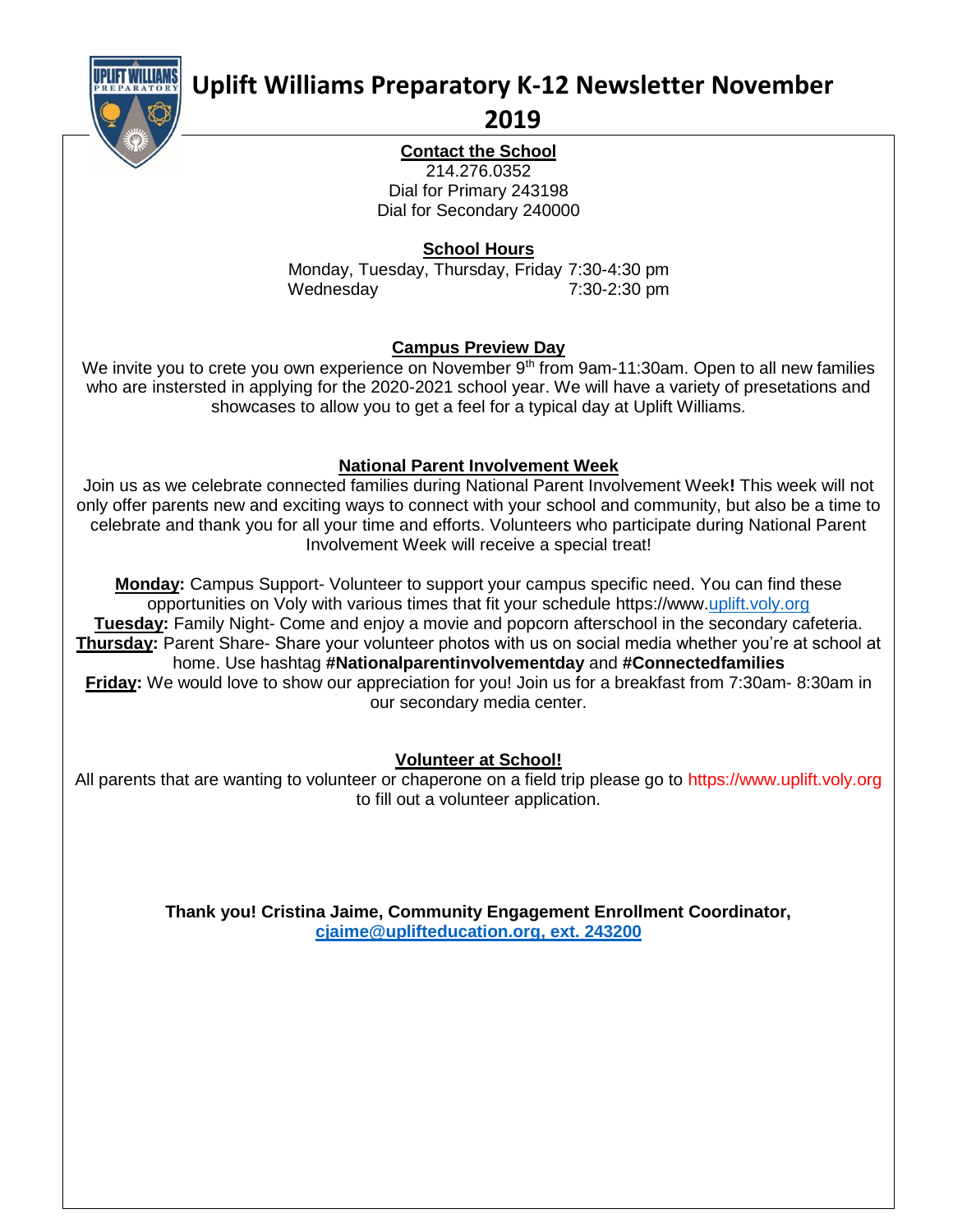#### **November 2019**

| <b>Sunday</b>   | <b>Monday</b>                                                                           | <b>Tuesday</b>                                                                                                                 | Wednesday                       | <b>Thursday</b>                               | <b>Friday</b>                                                                                                                        | <b>Saturday</b>                                       |
|-----------------|-----------------------------------------------------------------------------------------|--------------------------------------------------------------------------------------------------------------------------------|---------------------------------|-----------------------------------------------|--------------------------------------------------------------------------------------------------------------------------------------|-------------------------------------------------------|
|                 |                                                                                         |                                                                                                                                |                                 |                                               | $\overline{1}$<br><b>MS HW Hall</b>                                                                                                  | $\overline{2}$<br><b>MS Saturday</b><br><b>School</b> |
| $\mathbf{3}$    | $\boldsymbol{4}$                                                                        | $\overline{\mathbf{5}}$                                                                                                        | $6\phantom{a}$                  | $\overline{\mathbf{7}}$                       | 8<br><b>MS HW Hall</b>                                                                                                               | $\boldsymbol{9}$<br>No Saturday<br><b>School</b>      |
| 10              | 11                                                                                      | 12                                                                                                                             | 13                              | 14                                            | 15                                                                                                                                   | 16<br><b>MS Saturday</b><br><b>School</b>             |
| 17              | 18<br><b>Parent</b><br><b>Involvement</b><br>Week --<br><b>Campus</b><br><b>Support</b> | 19<br>Parent<br>Involvement<br>Week $-$<br><b>Family Movie</b><br><b>Night</b><br><b>PS</b><br><b>Thanksgiving</b><br>Luncheon | 20                              | 21<br><b>Parent</b><br>Involvement<br>Week -- | 22<br><b>Parent</b><br>Involvement<br>Week --<br><b>Parent</b><br>Appreciation<br><b>Breakfast</b><br><b>MS Fall</b><br><b>Dance</b> | 23<br>No Saturday<br><b>School</b>                    |
| $\overline{24}$ | $\overline{25}$<br><b>No School</b>                                                     | 26<br><b>Thanksgiving</b>                                                                                                      | $\overline{27}$<br><b>Break</b> | $\overline{28}$                               | 29                                                                                                                                   | 30<br><b>No Saturday</b><br><b>School</b>             |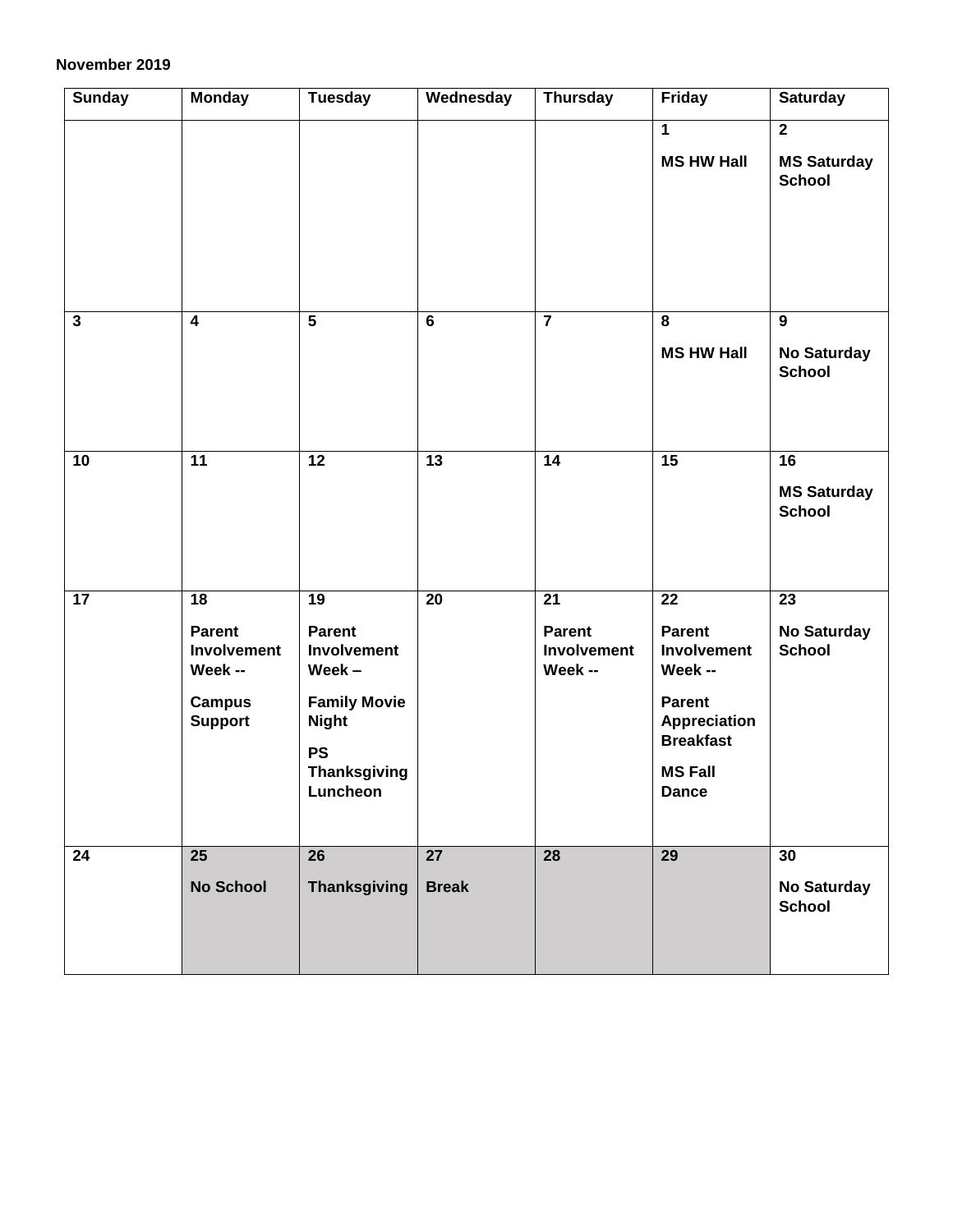## **Thanksgiving Luncheon**

Our Thanksgiving Luncheon will take place on November 19<sup>th</sup>. Tickets will be on sale in early November. More information to come!

\*Please bring the flyer and give it to the cashier for us to get the proceeds\*

## **Eureka Math/Zearn**

As you have noticed, Uplift has rolled out a new Math curriculum called Eureka for all of our K-5 scholars to think about Math more conceptually. This is a big shift from how Math is traditionally taught, so we completely understand that helping at home may have its own learning curve. Please look for teachers to begin posting videos on Bloomz to show how the material is taught in class. In addition to this, scholars each have a Zearn account they should be logging into at home to supplement their instruction. Uplift has also purchased Homework Helpers in both Spanish and English. As soon as we receive this information, we will pass that information on to you!

#### **National Elementary Honor Society**

If your scholar was selected to take part in National Elementary Honor Society, our opening ceremony will take place on 11/22 from 6-7pm.

#### **Panda Express**

Our Panda Express fundraiser will take place on November 19<sup>th</sup>. Tickets will be on sale in early November. More information to come!

#### **Looking Ahead to December**

- Photo with Santa 12/12
- Winter Extravaganza 12/19
- Campus Science Fair will be 12/6
- Winter Break will begin December  $20<sup>th</sup>$  to January  $7<sup>th</sup>$

#### **PRIMARY TIPS AND REMINDERS**

As cooler weather approaches, please take time to put the name of your child in the uniform sweaters, jackets and coats that they wear to school. The names make it much easier to get the article to the owner.

Please be reminded that scholars are to wear the appropriate shoes (all white, black or brown). Girls may wear tights that are white, black, navy blue or gray with no colorful designs. And please teach scholars how to tuck in their shirts and tie shoes. We want everyone to look neat in their uniforms.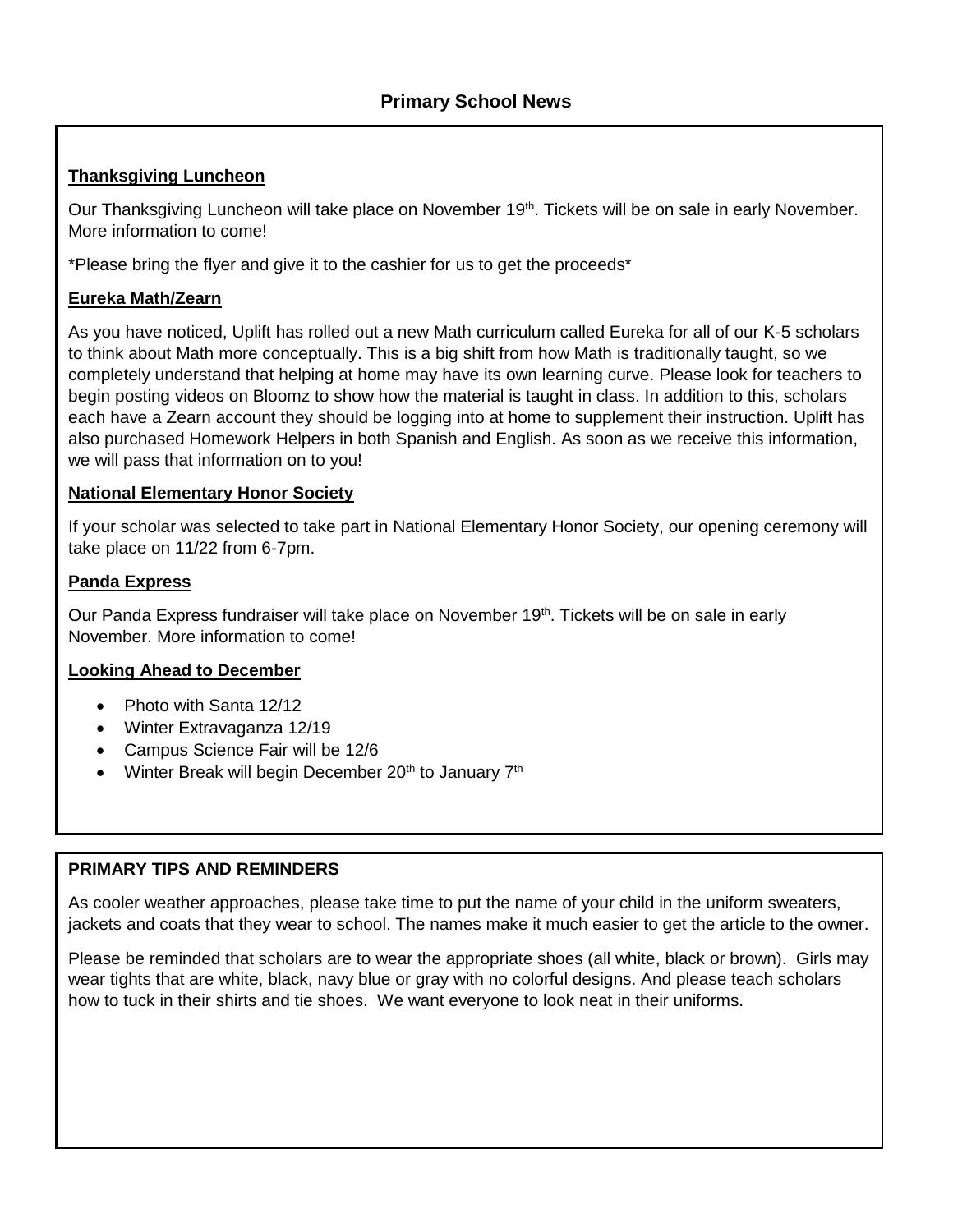## **Middle School News**

Happy November Middle School Parents and Families! We are well into our second Quarter of the school year, and are pushing our scholars to finish the semester strong! In classrooms, we have been prioritizing excellent communication skills: speaking loudly, using complete sentences, writing extended paragraphs and essays, and citing evidence and reasoning in explanations. Helping our scholars write at advanced levels and communicate their thoughts out loud and in discussions with their peers is the top priority in ensuring they are prepared for high school and college. Please continue to support your scholars by making sure they are at school every day, and attending weekly tutoring and Saturday School. These extra opportunities for practice will help them grow and be successful on their exams in the spring, and will prepare them for the next grade level!

In partnership,

Mrs. Bracher *Director* Mr. Hamlin *Dean of Instruction* Mr. Sapp *Dean of Scholars*

## **Uniform Reminders**

- Hoodies are not allowed (even when cold outside)
- Ties must be worn at all times
- If wearing a non-Williams jacket or sweater, please ensure that color is still navy
- Hair dye (non-natural colors) are against our scholar code of conduct
- On Fridays if your scholar cannot find their REACH card, they must dress in their complete uniform (no jeans even if they had a green card. The card is their pass)
- Apple Watches are considered phones under our policy

#### **Contact Information**

Mrs. Bracher, Director [kbracher@uplifteducation.org](mailto:kbracher@uplifteducation.org)

 Mr. Hamlin, Dean of Instruction [jhamlin@uplifteducation.org](mailto:jhamlin@uplifteducation.org)

Mr. Sapp, Dean of Scholars [bsapp@uplifteducation.org](mailto:bsapp@uplifteducation.org)

#### **Review of Red Ribbon Week Content from October**

 In October we discussed drug education with scholars. In 2018, more than 1 in 15  $8<sup>th</sup>$  grade scholars reported using alcohol, tobacco, marijuana, or illicit drugs [nationwide survey]. Locally, we have seen countless news reports about ten vaping leading to fatal outcomes. Please talk to your scholars about their friends, social media posts, and where they are spending their time after school to help them make positive life choices!

## **Additional Academic Support**

- Mandatory tutoring each quarter
- We invite specific scholars to attend Saturday School based on their academic needs, but this support is open to any scholar in need of extra help. Saturday School is from 9am-12pm, and we do encourage a \$1 donation from each scholar in order to help our parent volunteers make lunches for scholars. Saturday school will occur every Saturday there is not a long weekend (a Friday or Monday off from school. See calendar)
- Make sure all components of their homework packet are complete! [showing work in math and annotating in reading]
- **ALL scholars will be checking their grades on Power School every day to help prompt them to take responsibility for their grades!**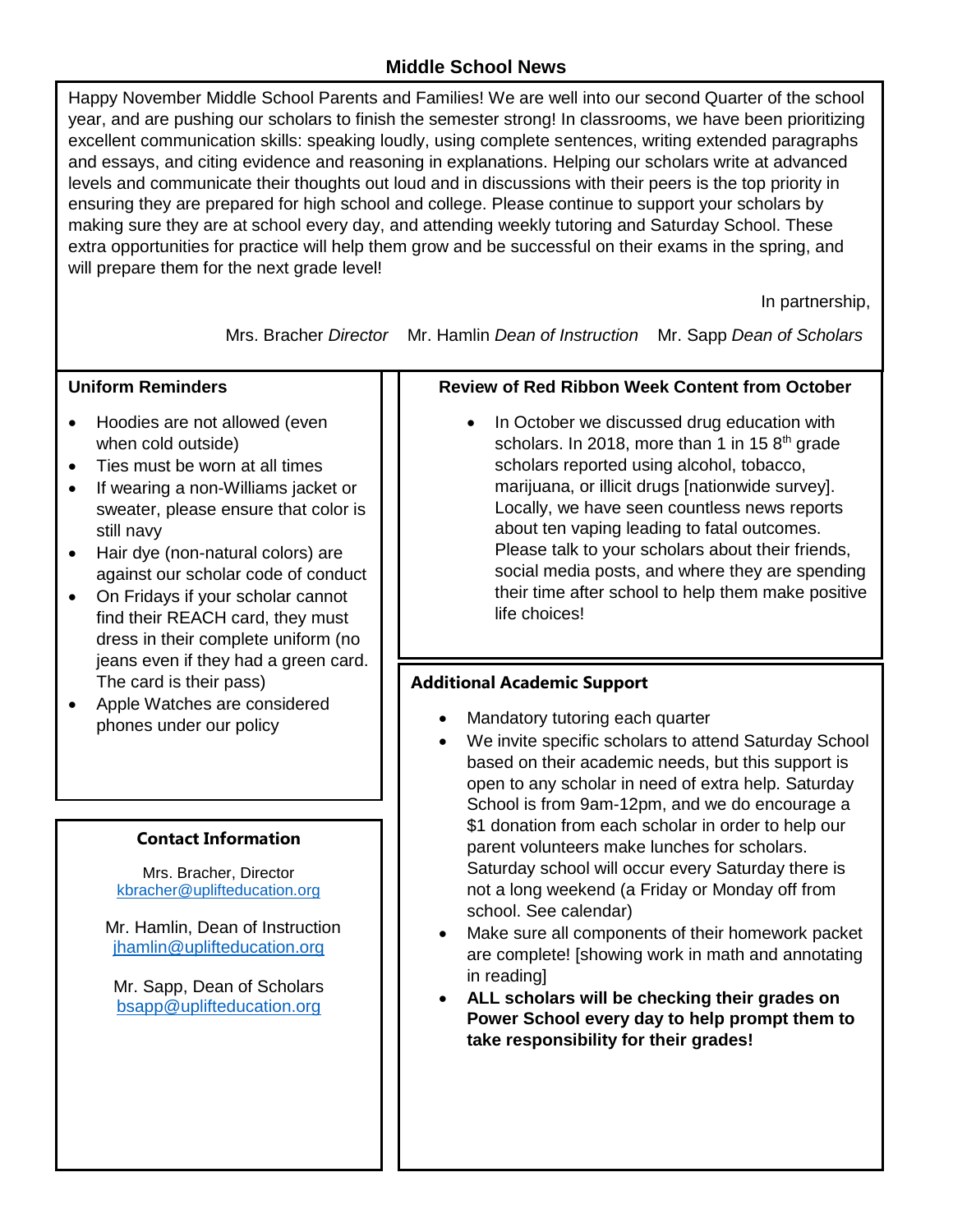#### **High School Announcements and Reminders**

In RTCC, we're working hard to make sure our scholars Financial Aid paperwork is completed. During this workshop, we had both FAFSA and TAFSA volunteers come out and assist us at our Financial Aid Workshop. Even some of our Alumni from Williams joined us on this day. This was a very well planned and detailed event. Thank you to the College Counselors for making this day happen and effective for both our scholars and families. Please see the list of dates for our next RTCC event. Contact Dean Robinson with questions.

EOC Retest Prep season is in full effect! Our scholars have 6 instructional weeks until they take English, Algebra 1, Biology, and US History exams. Starting next week, Interventionists will begin intensive prep sessions during Intervention period, in addition to the small group tutoring sessions they have taught throughout the semester. They will also host Saturday school sessions that scholars are expected to attend in a push to tighten up their reading and writing skills before the big week! The parents of those scholars who are retesting will be contacted by grade level leads in order to set up Parent Conference Night appointments to discuss their progress. Our scholars and our teachers are working hard to address their gaps in learning! Contact Co-Lead Interventionist Ms. Staggs with questions.

#### Upcoming Dates

Saturday, November 2 EOC Resters Bootcamp 8-12 for all scholars that did not pass their EOC this summer

Wednesday, November 6 Coffee with Leaders at 8:15-Diplomma Programme

Friday, November 8 In & Out Burger HS Fundraiser after school

Saturday, November 9 at 9 - Campus Preview Day for families interested in Williams - please share with your non-Williams families

Saturday, November 16 EOC Resters Bootcamp 8-12 for all scholars that did not pass their EOC this summer

Friday, November 22 Pep Rally and Q2 Awards 2:45 Parents Welcome

# **Thanksgiving Break: Monday, November 25 – Friday, November 29th**



Just a reminder, Uplift Williams Preparatory will be closed to

observe the Thanksgiving Break beginning Monday, November 25<sup>th</sup> – Friday, November 29<sup>th</sup>, 2019. Have a safe and restful break with family and friends and we will see you back on Monday, December 2nd!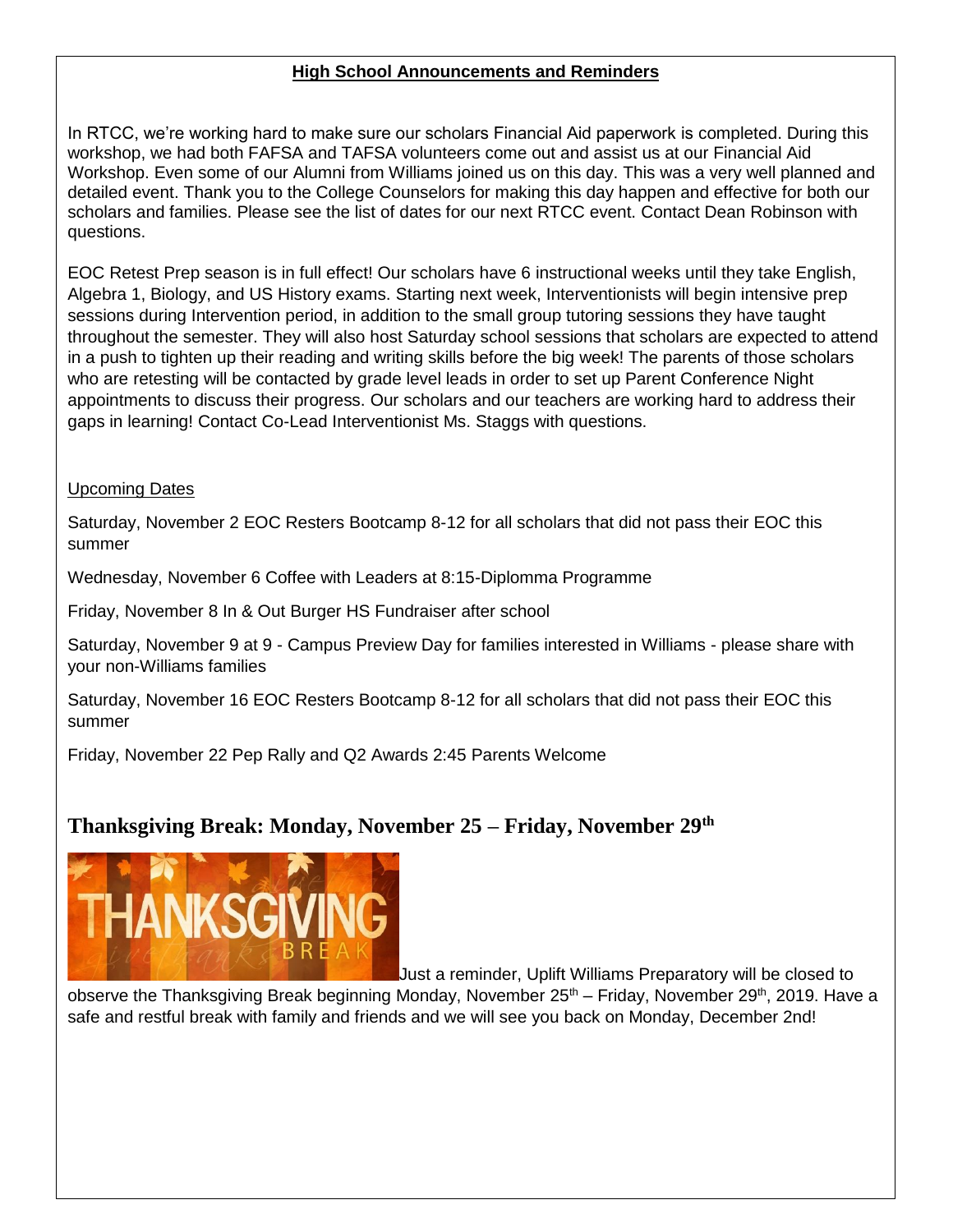

# **Uplift Williams Preparatory Boletín de K-12 Noviembre 2019**

#### **Contactar la Escuela**

214.276.0352 Marcar para Primaria 243198 Marcar para Secondaria 240000

**Horas de la Escuela**

Lunes, Martes, Jueves, Verienes 7:30-4:30 pm Miércoles 7:30-2:30 pm

#### **Dia De Prevista Escolar de Uplift**

Los invitamos para crear su propria experiencia el sabado 9 de novembre de 9 a 11:30am. Abierto a todas las nuevas familias que están interesadas en solicitar para el año escolar 2020-2021. Tendremos una variedad de presentaciones y vitrinas para que pueda tener una idea de un día típico en Uplift Williams.

#### **Semana de participación de los padres**

En Uplift, valoramos a todos y cada uno de los padres de nuestros académicos y sabemos que su participación es una clave fundamental para el éxito. Únase a nosotros para celebrar la Semana Nacional de Participación de Padres. La semana no solo ofrecerá a nuestros padres una nueva y emocionante forma de conectarse con su escuela y comunidad, sino que también será un momento para celebrar y agradecer a nuestros padres por sus tiempos y esfuerzo.

**Lunes**: Apoyo en el campus. A los padres se les ofrecen oportunidades para ser voluntarios para las necesidades específicas del campus.

**Martes**: Noche familiar: venga y disfrute de una película y palomitas de maíz después de la escuela en la cafetería secundaria.

**Jueves**: Los padres comparten. Los padres pueden compartir fotos en las redes sociales para mostrar cómo se están involucrando, ya sea en la escuela o en casa. Use el hashtag

# **#Nationalparentinvolvementementday** y **#Connectedfamilies**

**Viernes**: Gracias a nuestros padres. La escuela mostrara aprecio a los padres por su participación. ¡Nos encantaría mostrarte nuestro aprecio por ti! Únase a nosotros de las 7:30am -8:30am en nuestro centro de medios en secundaria.

#### **¡Sea un Voluntario en la escuela!**

Todos los padres que quieran ser voluntarios, ingresen a https://www.uplift.voly.org para completar una solicitud de voluntario.

**Gracias! Cristina Jaime, Coordinadora de Inscripción y de Enlace Comunitario, [cjaime@uplifteducation.org,](mailto:cjaime@uplifteducation.org) ext.**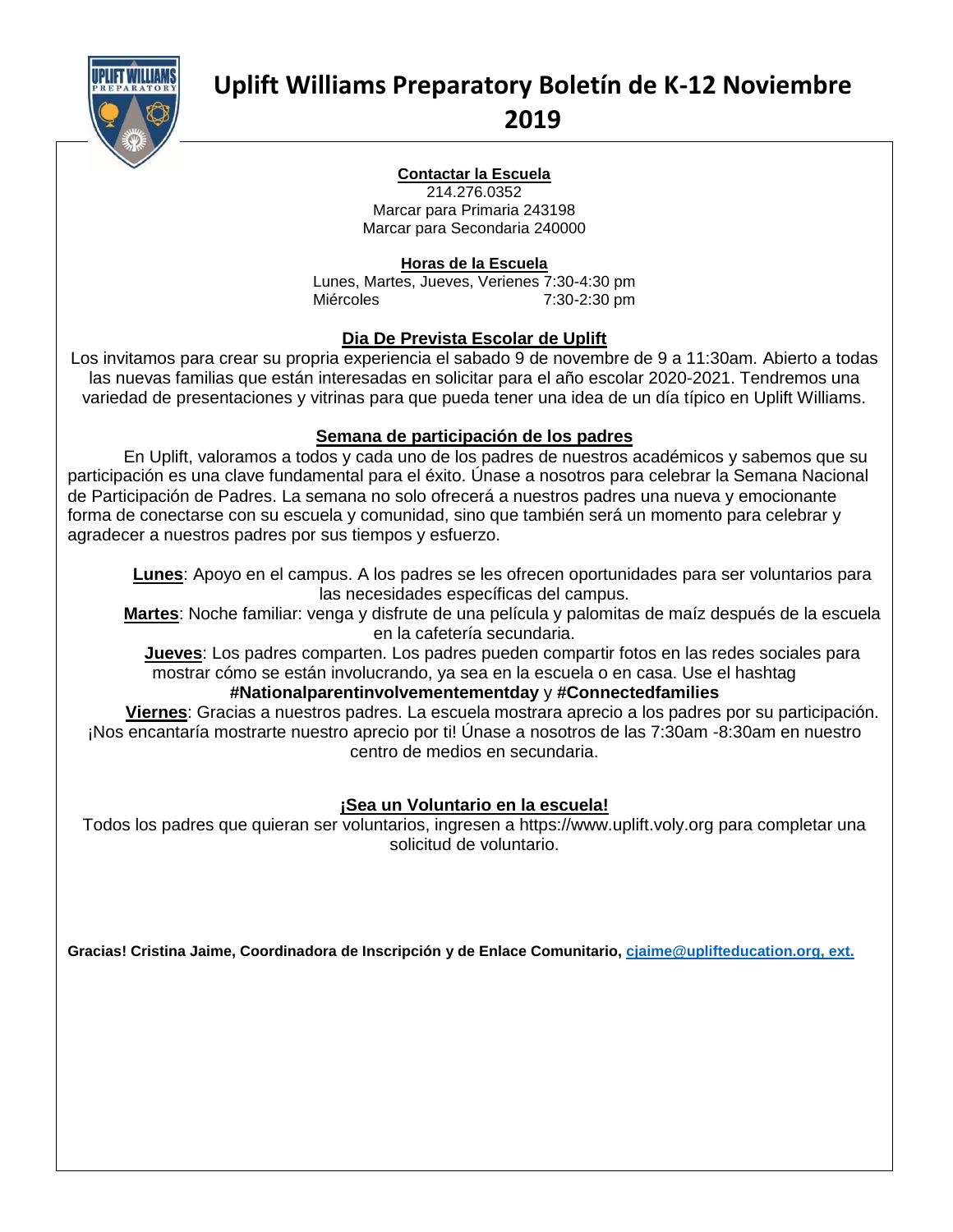#### **November 2019**

| <b>Sunday</b> | <b>Monday</b>                                                                                | <b>Tuesday</b>                                                                                                                                                          | Wednesday                                   | <b>Thursday</b>                                                                                      | <b>Friday</b>                                                                                                                                                                  | <b>Saturday</b>                                                                                        |
|---------------|----------------------------------------------------------------------------------------------|-------------------------------------------------------------------------------------------------------------------------------------------------------------------------|---------------------------------------------|------------------------------------------------------------------------------------------------------|--------------------------------------------------------------------------------------------------------------------------------------------------------------------------------|--------------------------------------------------------------------------------------------------------|
|               |                                                                                              |                                                                                                                                                                         |                                             |                                                                                                      | 1<br><b>MS HW Hall</b>                                                                                                                                                         | $\overline{2}$<br><b>MS</b> escuela<br>de sabado                                                       |
| 3             | $\overline{\mathbf{4}}$                                                                      | 5                                                                                                                                                                       | $6\phantom{1}$                              | $\overline{7}$                                                                                       | 8<br><b>MS HW Hall</b>                                                                                                                                                         | 9<br><b>MS</b> escuela<br>de sabado<br>Dia de<br><b>Prevista</b><br><b>Escolar de</b><br><b>Uplift</b> |
| 10            | 11<br><b>Semana</b><br>Nacional de<br>Participación<br>de Padres --<br>Apoyo en el<br>campus | $\overline{12}$<br><b>Semana</b><br>Nacional de<br>Participación<br>de Padres --<br>Noche de<br>cine<br><b>PS Almuerzo</b><br>de Acción de<br>Gracias con<br>los padres | 13                                          | $\overline{14}$<br><b>Semana</b><br>Nacional de<br>Participación<br>de Padres -<br><b>MS HW Hall</b> | $\overline{15}$<br><b>Semana</b><br><b>Nacional de</b><br>Participación<br>de Padres --<br>Desayuno de<br>agradecimien<br>to a los<br>padres<br><b>MS Fall</b><br><b>Dance</b> | $\overline{16}$<br><b>MS Escuela</b><br>de Sabado                                                      |
| 17            | 18                                                                                           | 19                                                                                                                                                                      | 20                                          | 21                                                                                                   | 22                                                                                                                                                                             | 23<br>No hay<br>escuela de<br>sabado                                                                   |
| 24            | 25<br>No Hay<br><b>Escuela</b>                                                               | 26<br><b>Vacaciones</b><br>para la<br>Semana del                                                                                                                        | 27<br>Dia de<br>Acción de<br><b>Gracias</b> | 28                                                                                                   | 29                                                                                                                                                                             | 30                                                                                                     |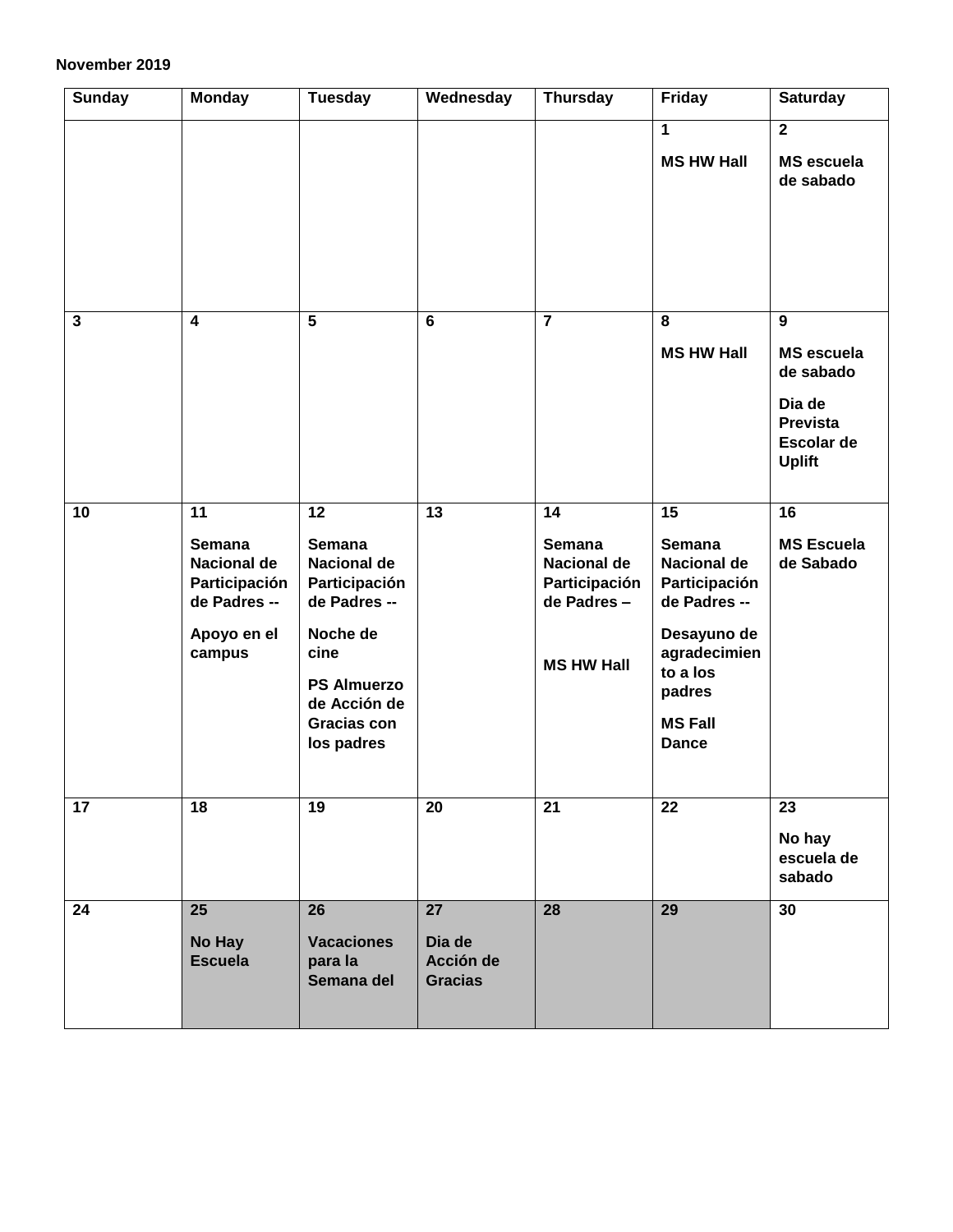## **Almuerzo de Acción de Gracias**

Nuestro Almuerzo de Acción de Gracias se llevará a cabo el 19 de noviembre. Los boletos para las entradas estarán a la venta a los principios de noviembre. ¡Más información por venir!

\*Por favor traiga el folleto y entréguelo con la cajera para que podamos recibir las donaciones monetarias\*

#### **Eureka Math/Zearn**

Como usted ha notado, Uplift ha lanzado un nuevo plan de estudios de matemáticas llamado Eureka para que todos nuestros estudiantes de K-5 piensen en Matemáticas más conceptualmente. Este es un gran cambio de cómo se enseña tradicionalmente las matemáticas, por lo que entendemos completamente que ayudar en casa puede tener su propia curva de aprendizaje. Por favor, busque a los maestros para comenzar a publicar videos en Bloomz para mostrar cómo se enseña el material en clase. Además de esto, cada uno de los alumnos tienen una cuenta Zearn en la que deben iniciar sesión en casa para complementar su instrucción. Uplift también ha comprado Homework Helpers (Ayudantes de Tarea) en español e ingles. ¡Tan pronto como recibamos esta información, le pasaremos esa información!

#### **Sociedad Nacional de Honores para la Primaria**

Si su estudiante fue escogido para tomar parte en la Sociedad Nacional de Honores para la Primaria, nuestra ceremonia de introducción se llevará a cabo el 22 de noviembre de las 6:00 pm a 7:00 pm.

## **Panda Express**

Nuestra recaudación de fondos por Panda Express se llevará a cabo el 19 de noviembre. Los boletos estarán a la venta a principios de noviembre. ¡Más información por venir!

#### **Mirando hacia Adelante: Diciembre**

- Foto con Santa 12/12
- **•** Fiesta de Invierno 12/19
- Feria de Ciencias Escolar será 12/6
- Vacaciones del Invierno será de diciembre 20 a enero 7

#### **Consejos y Recordatorios de Primaria**

Se acerca el clima más frío, tómese el tiempo de poner el nombre de su hijo en los suéteres, chaquetas y abrigos que traen en la escuela. Los nombres hacen que sea mucho más fácil llevar el artículo a el estudiante.

Por favor, recuerde que los estudiantes deben usar los zapatos apropiados (todos blancos, negros o café). Las niñas pueden usar medias blancas, negras, azul marino o grises sin diseños coloridos. Y, por favor, enséñales a los estudiantes cómo meterse las camisas y atar los zapatos. Queremos que todos se vean limpios con sus uniformes.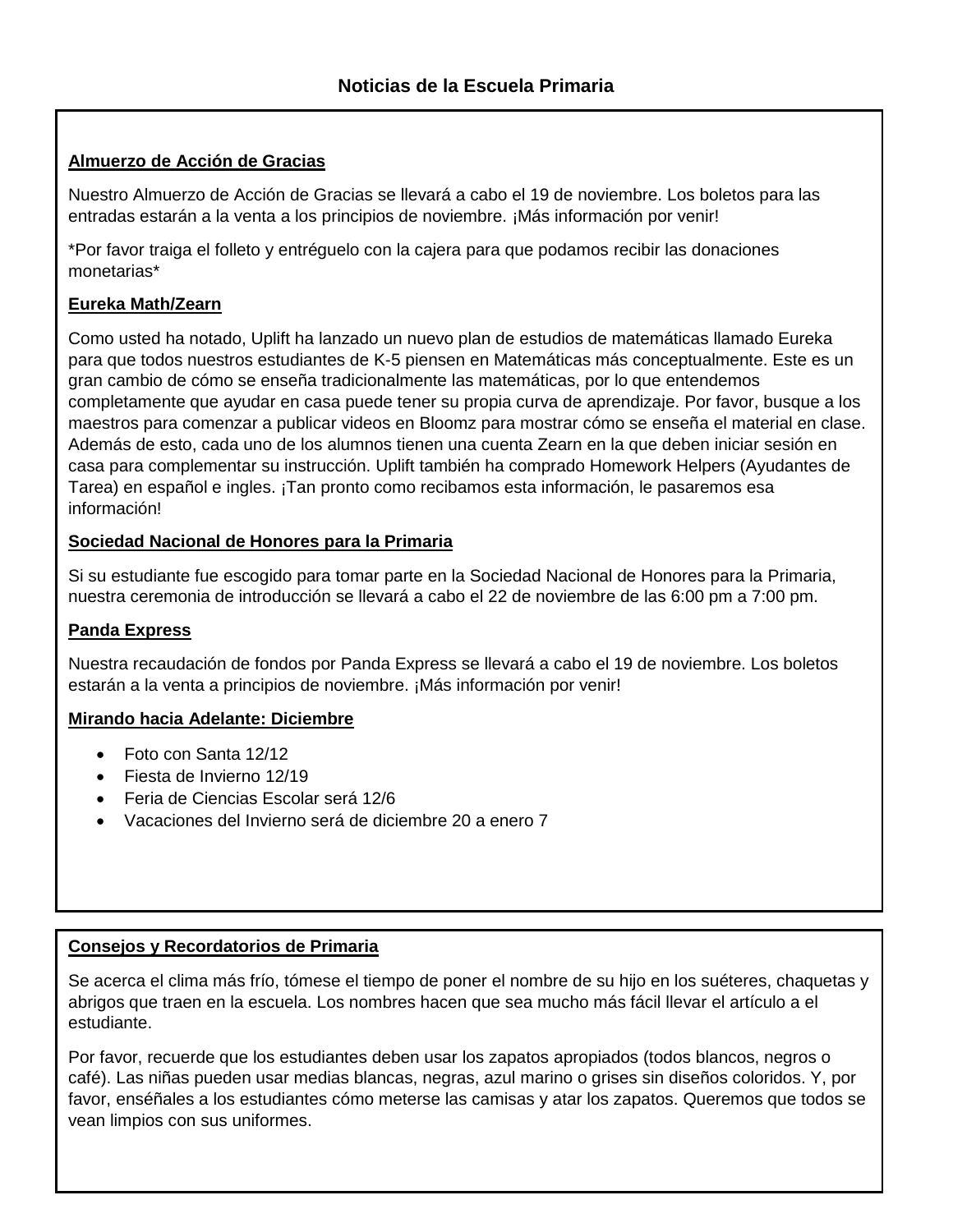## **Noticias de la escuela Intermedia**

¡Feliz noviembre padres y familias de la escuela intermedia! Estamos en el segundo trimestre del año escolar y estamos presionando a nuestros estudiantes para que terminen el semestre con fuerza. En los salones, hemos priorizado excelentes habilidades de comunicación: hablar en voz alta, usar oraciones completas, escribir párrafos y ensayos extendidos, y citar pruebas y razonar en las explicaciones. Ayudando a nuestros estudiantes a escribir a niveles avanzados y expresar sus pensamientos en voz alta y en discusiones con sus compañeros es la máxima prioridad para garantizar que estén preparados para la escuela secundaria y la universidad. Por favor, continúe apoyando a sus académicos asegurándose de que estén en la escuela todos los días y asistiendo a tutorías semanales y a la escuela de sábado. Estas oportunidades adicionales para la práctica les ayudaran a crecer y tener éxito en sus exámenes en la primavera, y los prepararan para el próximo nivel de grado.

En asociación,

Sra. Bracher-Directora, Sr. Hamlin-Decano de Instrucción, y Sr. Sapp-Decano de Estudiantes

#### **Recordatorios de Uniforme**

- Sudaderas de cremallera no está permitido. (Sudaderas de Williams están bien si están compradas a través de recaudación de fondos para atletismo.)
- Las corbatas deben de usarse todos los días.
- Chaquetas o suéter personales se pueden usar, con tal que el color es azul marino.
- Tinte de pelo (colores no naturales) es contra nuestro código de conducta escolar
- Si su alumno no puede encontrar su tarjeta REACH, ellos deben de vestirse en uniforme completo (no pueden usar pantalón de mezclilla, aunque tengan la tarjeta verde. La tarjeta es su excusa)
- Relojes de Apple son consideradas teléfonos debajo de nuestra política.

#### **Información de Contactos**

Mrs. Bracher, Directora [kbracher@uplifteducation.org](mailto:kbracher@uplifteducation.org)

 Mr. Hamlin, Dean of Instruction [jhamlin@uplifteducation.org](mailto:jhamlin@uplifteducation.org)

Mr. Sapp, Dean of Scholars [bsapp@uplifteducation.org](mailto:bsapp@uplifteducation.org)

#### **Revisión del Contenido de la Semana de Liston Rojo**

• En octubre, nosotros hablamos sobre la educación de drogas con los alumnos. En el 2018, más de 1 en 15 alumnos del 8o grado reportaron de a ver usado el alcohol, tabaco, marijuana, o drogas ilegales [encuesta nacional]. Localmente, nosotros hemos visto varios reportajes de vaping entre los adolescentes llegando a consecuencias fatales. Por favor hable con sus estudiantes sobre sus amigos, los medios sociales y lo que escriben, ¡y donde están pasando el tiempo después de la escuela para ayudarlos tomar decisiones de vida positivas!

#### **Apoyo académico adicional**

- Tutoría mandataria ocurre cada cuarto
- Invitamos a ciertos alumnos en asistir a la Escuela de Sábado basada en sus necesidades académicas, pero este apoyo está abierto a cualquier alumno que necesita ayuda adicional. La Escuela de Sábado es de 9am a 12pm, y pedimos una donación de \$1 para cada alumno, en orden de ayudar nuestros padres voluntarios hacer almuerzo para los alumnos. La Escuela de Sábado será cada sábado que no es un largo fin de semana por vacaciones (un viernes o lunes de vacaciones de la escuela. Vea el calendario)
- ¡Asegúrese que todos los componentes del paquete de tarea son completados! [ensenando la tarea en matemáticas y anotando la lectura]

**¡TODOS los alumnos deben de revisar sus grados en Power School todos los días para poder tomar responsabilidad sobre sus grados!**